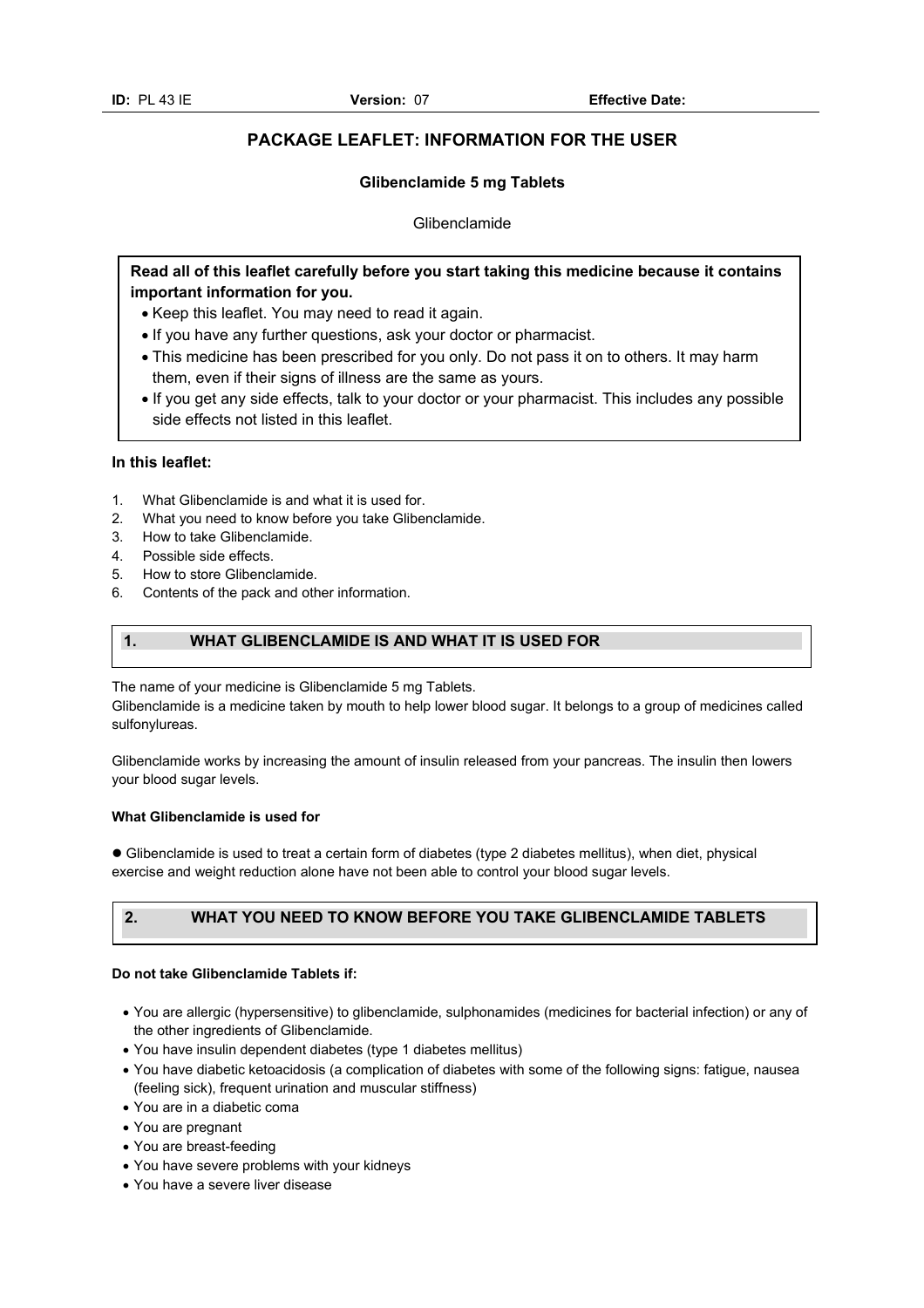You are receiving a medicine called bosentan, used to treat high blood pressure Do not take this medicine if any of the above apply to you. If you are not sure, talk to your doctor or pharmacist before taking glibenclamide.

# **Warning and Precautions**

# **Take special care with Glibenclamide Tablets Check with your doctor or pharmacist before taking your medicine if:**

- You are recovering from an injury, operation, infections with fever, or from other forms of stress, inform your doctor as temporary change of treatment may be necessary
- You have a severe liver or kidney disorder

If you are not sure if any of these apply to you, talk to your doctor or pharmacist before taking glibenclamide.

Lowering of the haemoglobin level and breakdown of red blood cells (haemolytic anemia) can occur in patients missing the enzyme glucose-6-phosphate dehydrogenase.

Epidemiological studies suggest an increased of cardiovascular mortality with administration of glibenclamide, when compared to metformin or gliclazide. The risk was especially observed in patients with diagnosed coronary (heart) diseases.

# **Children**

 The information available on the use of glibenclamide in people under 18 years of age is limited. Therefore glibenclamide is not recommended for use in children.

# **Important information about hypoglycaemia (low blood sugar)**

When you take glibenclamide, you may get hypoglycaemia (low blood sugar). Please see below for additional information about hypoglycaemia, its signs and treatment.

# **Following factors could increase the risk of you getting hypoglycaemia:**

- Undernourishment, irregular meal time, missed or delayed meal or period of fasting
- Changes to your diet
- Taking more glibenclamide than needed
- Having kidneys that do not work properly
- Having severe liver disease
- If you suffer from particular hormoneinduced disorders (disorders of the thyroid glands, of the pituitary gland or adrenal cortex)
- Drinking alcohol (especially when you skip a meal)
- Taking certain other medicines (See Taking other medicines below)
- If you increase the amount of exercise you do and you don't eat enough food or eat food containing less carbohydrate than usual.
- If you are elderly or have adrenal or pituitary insufficiency

Patients aged 65 years and older are particularly sensitive to hypoglycemic action of glibenclamide and are therefore more at risk of hypoglycaemia. In the elderly, low blood sugar may be somewhat difficult to recognise. The initial dose and the maintenance dose of glibenclamide, must be set by your doctor carefully in order to avoid hypoglycemic reactions.

# **Signs of hypoglycaemia include:**

 Hunger pangs, headache, nausea, vomiting, sluggishness, sleepiness, problems sleeping, restlessness, aggression, problems with concentration, reduced alertness and reaction time, depression, confusion, problems with your speech and sight, slurred speech, shakiness, partial paralysis, dizziness, helplessness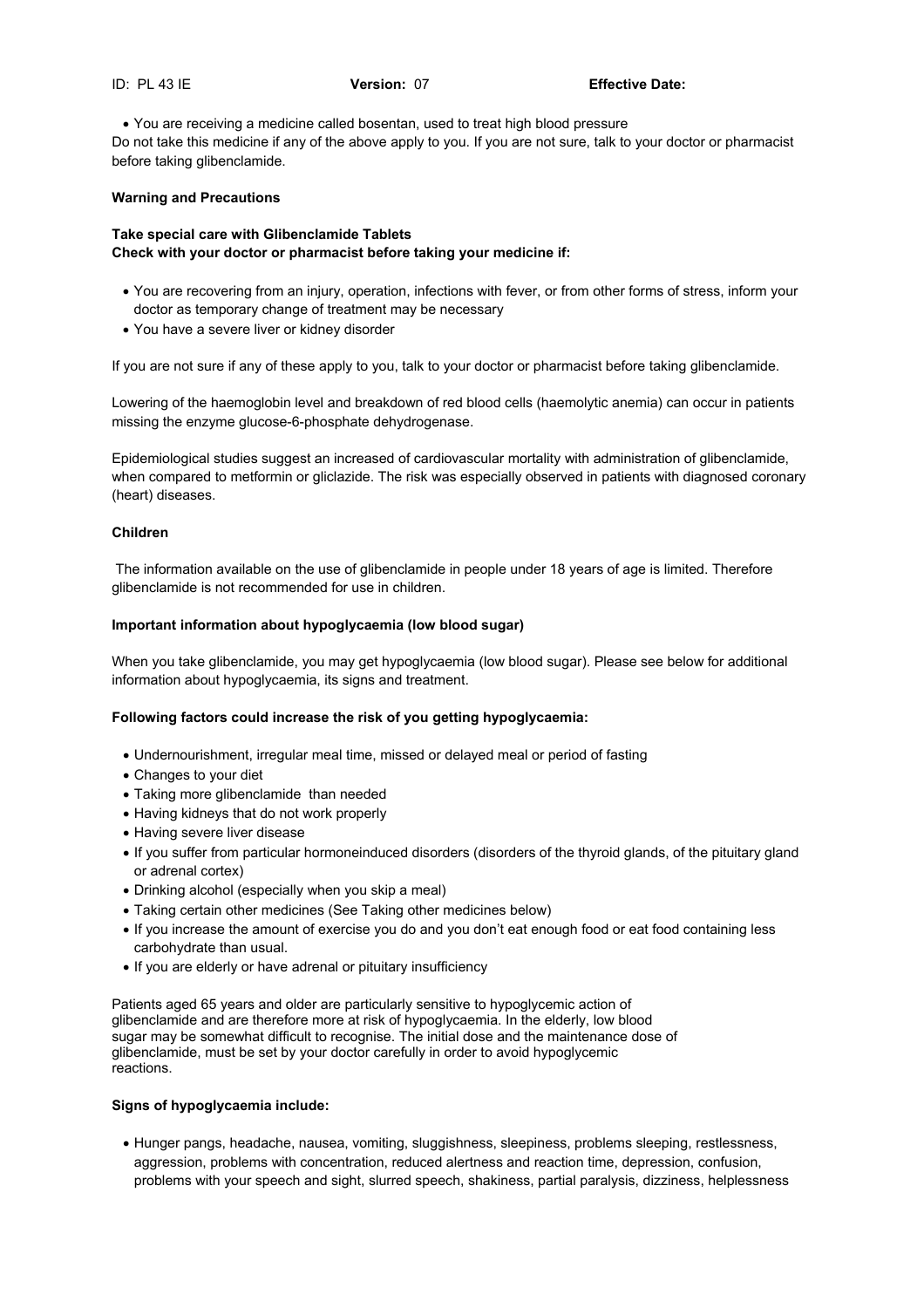The following signs may also occur: sweating, clammy skin, anxiety, fast or increased heart beat, high blood pressure, awareness of your heart beat, sudden strong pain in the breast that may radiate into neighbouring areas (angina pectoris and cardiac arrhythmias). If blood sugar levels continue to drop you may suffer from considerable confusion (delirium), develop fits, lose self control, breathing may be shallow and your heart beat slowed down, you may fall into unconsciousness. The clinical picture of a severe reduced blood sugar level may resemble that of a stroke.

# **Treating hypoglycaemia:**

In most cases the signs of reduced blood sugar vanish very quickly when you consume some form of sugar, e.g. sugar cubes, sweet juice, sweetened tea. You should therefore always take some form of sugar with you (e.g. sugar cubes).

Remember that artificial sweeteners are not effective.

Please contact your doctor or go to the hospital if taking sugar does not help or if the symptoms recur.

# **Laboratory Tests**

The level of sugar in your blood or urine should be checked regularly. Your doctor may also take blood tests to monitor your blood cell levels and liver function.

# **Other medicines and Glibenclamide**

Tell your doctor or pharmacist if you are taking, have recently taken or might take any other medicines. Your doctor may wish to change your dose of glibenclamide if you are taking other medicines, which may weaken or strengthen the effect of glibenclamide on the level of sugar in your blood.

The following medicines can increase the blood sugar lowering effect of glibenclamide. This can lead to a risk of hypoglycaemia (low blood sugar):

- Other medicines to treat diabetes mellitus (such as insulin)
- Medicines to treat pain and inflammation (phenylbutazone, azopropazone, oxyphenbutazone)
- Medicines to treat urinary infections (such as some long acting sulfonamides)
- Medicines to treat bacterial and fungal infections (tetracyclines, chloramphenicol, fluconazole, miconazole, quinolones, clarithromycin)
- Medicines to inhibit blood clotting (coumarin derivatives such as warfarin)
- Medicines supporting muscle build up (anabolics)
- Medicines used for male sex hormone replacement therapy
- Medicines to treat depression (fluoxetine, MAO-inhibitors)
- Medicines lowering high cholesterol level (fibrates)
- Medicines lowering high blood pressure (ACE inhibitors)
- Medicines to treat gout (probenecid, sulfinpyrazone)
- Medicines to treat cancer (cyclophosphamide, ifosfamide, trofosfamide)
- Medicines used to reduce weight (fenfluramine)
- Medicines to increase circulation when given in a high dose intravenous infusion (pentoxifylline)
- Medicines to treat nasal allergies such as hay fever (tritoqualine)
- Medicines called sympatholytics to treat high blood pressure, heart failure, or prostate symptoms

The following medicines may decrease the blood sugar lowering effect of glibenclamide. This can lead to a risk of hyperglycaemia (high blood sugar level):

- Medicines containing female sex hormones (oestrogens, progestogens)
- Medicines to treat high blood pressure called thiazide diuretics (water tablets)
- Medicines used to stimulate the thyroid gland
- Medicines to treat allergies and inflammation (glucocorticoids)
- Medicines to treat severe mental disorders (phenothiazine derivatives)
- Medicines used to raise heart beat, to treat asthma or nasal congestion, coughs and colds, used to reduce weight, or used in lifethreatening emergencies (adrenaline and sympathomimetics)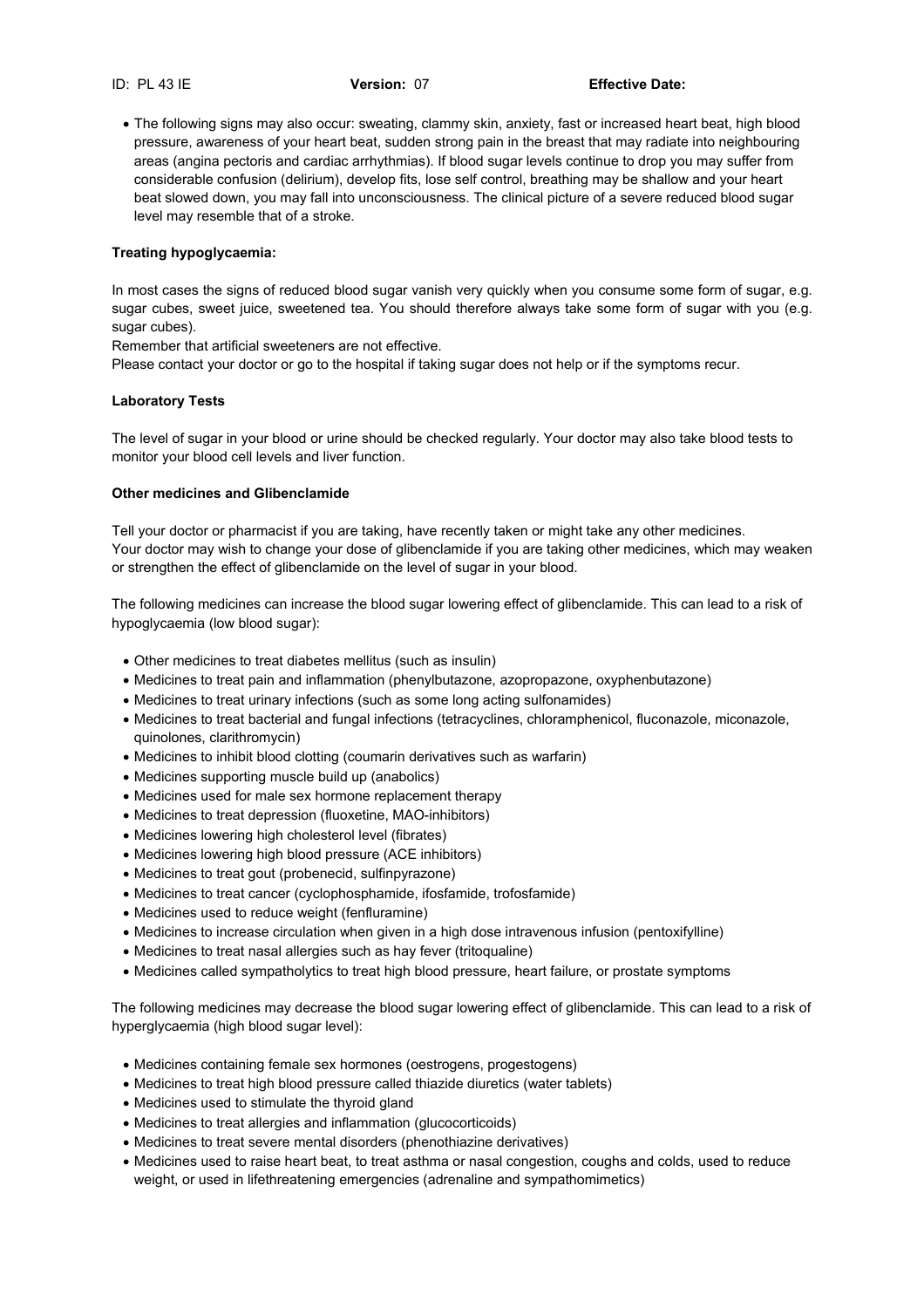- Medicines to treat high cholesterol level (nicotinic acid)
- Medicines to treat constipation when they are used long term (laxatives)
- Medicines to treat fits (phenytoin)
- Medicines to treat nervousness and sleep problems (barbiturates)
- Medicines to treat increased pressure in the eye
- Medicines to treat high blood pressure or lowering blood sugar (diazoxide)
- Medicines to treat infections, tuberculosis (rifampicin)
- Medicines to treat severe low blood sugar levels (glucagon)

The following medicines can increase or decrease the blood sugar lowering effect of glibenclamide:

- Medicines to treat stomach ulcers (called H2 antagonists)
- Medicines to treat high blood pressure or heart failure such as beta-blockers, clonidine, guanethidine and reserpine.
	- These can also hide the signs of hypoglycaemia, so special care is needed when taking these medicines

Glibenclamide may either increase or weaken the effects of the following medicines:

Medicines inhibiting blood clotting (coumarin derivatives such as warfarin)

# **Taking Glibenclamide Tablets with food and drink**

Alcohol intake may increase or decrease the blood sugar lowering action of Glibenclamide in an unpredictable way.

# **Pregnancy,breast-feeding and fertility**

Glibenclamide should not be taken during pregnancy. Tell your doctor if you are, you think you might be or are planning to be pregnant.

Glibenclamide may pass into breast milk. Gibenclamide should not be taken during breast-feeding. Ask you doctor or pharmacist for advice before taking any medicine.

# **Driving and using machines**

Your ability to concentrate or react may be reduced if your blood sugar is lowered (hypoglycaemia), or raised (hyperglycaemia) or if you develop visual problems as a result of such conditions.

Bear in mind that you could endanger yourself or others (e.g. when driving a car or using machines). Please ask your doctor whether you can drive a car if you:

- have frequent episodes of hypoglycaemia,
- have fewer or no warning signals of hypoglycaemia

# **Important information about some of the ingredients of Glibenclamide Tablets**

Glibenclamide contains lactose. If you have been told by your doctor that you cannot tolerate some sugars, contact your doctor before taking this medicinal product.

# **3. HOW TO TAKE GLIBENCLAMIDE TABLETS**

Always take Glibenclamide Tablets exactly as your doctor has told you. You should check with your doctor or your pharmacist if you are not sure.

# **Taking this medicine**

 Take this medicine by mouth, just before or with the first main meal of the day (usually breakfast). If you do not have breakfast you should take the product on schedule as prescribed by your doctor. It is important not to leave out any meal when you are on glibenclamide.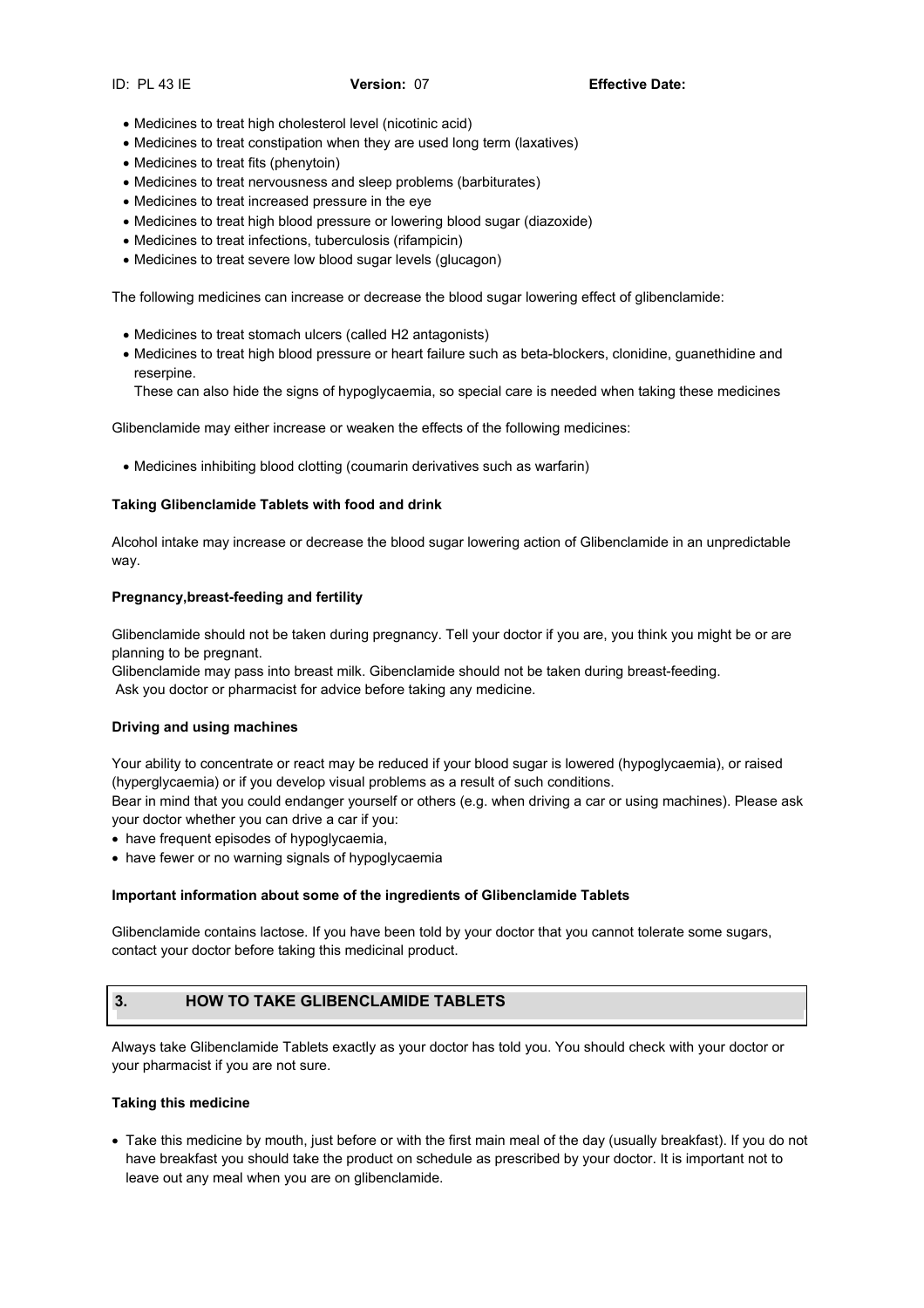Swallow the tablets whole with at least half glass of water. Do not crush or chew the tablets

# **How much to take**

The dose of Glibenclamide depends on your needs, condition and results of blood and urine sugar tests and is determined by your doctor. Do not take more tablets than your doctor has prescribed.

- The usual starting dose is one 5mg tablet daily.
- If necessary, your doctor may increase the dose after each 1 2 weeks of treatment.
- If you are run down or are elderly, you will usually start by taking a lower dose.
- Your dose of Glibenclamide may need to be adjusted if you change weight, change your lifestyle, or if you are under a lot of stress. Please speak to your doctor if any of these situations apply to you.
- If you feel the effect of your medicine is too weak or too strong do not change the dose yourself, but ask your doctor.

# **If you take more Glibenclamide Tablets than you should**

If you happen to have taken too much glibenclamide or an additional dose there is a danger of hypoglycaemia (signs of hypoglycaemia see Section 2 - Take special care with glibenclamide ) and therefore you should instantly consume enough sugar (e.g. sugar cubes, sweet juice, sweetened tea) and inform a doctor immediately.

When treating hypoglycaemia due to accidental intake in children, the quantity of sugar given must be carefully controlled to avoid the possibility of producing dangerous hyperglycaemia. Persons in a state of unconsciousness must not be given food or drink.

Since the state of hypoglycaemia may last for some time it is very important that the patient is carefully monitored until there is no more danger. Admission into hospital may be necessary, also as a measure of precaution. Show the doctor the package or remaining tablets, so the doctor knows what has been taken.

Severe cases of hypoglycaemia accompanied by loss of consciousness and coma are cases of medical emergency requiring immediate medical treatment and admission into hospital. It may be helpful to tell your family and friends to call a doctor immediately if this happens to you.

# **If you forget to take Glibenclamide Tablets**

If you forget to take a dose, do not take a double dose to make up for forgotten doses. Take your normal dose as soon as you remember and continue as normal. If you are unsure or are concerned contact your doctor to discuss.

# **If you stop taking Glibenclamide Tablets**

If you interrupt or stop the treatment you should be aware that the desired blood sugar lowering effect is not achieved or that the disease will get worse again. Keep taking Glibenclamide until your doctor tells you to stop.

If you have any further questions on the use of this product, ask your doctor or pharmacist.

# **4. POSSIBLE SIDE EFFECTS**

Like all medicines, glibenclamide can cause side effects, although not everybody gets them.

# **Tell your doctor immediately if you experience any of the following symptoms:**

- Allergic (hypersensitivity) reactions which may include:
	- Swelling of the lips, face, throat or tongue
	- Skin rash, itching, hives and increased sensitivity to the sun
	- Inflammation of blood vessels, often accompanied with skin rash, which may develop into serious reactions accompanied with difficulty breathing, fall in blood pressure and sometimes progressing to shock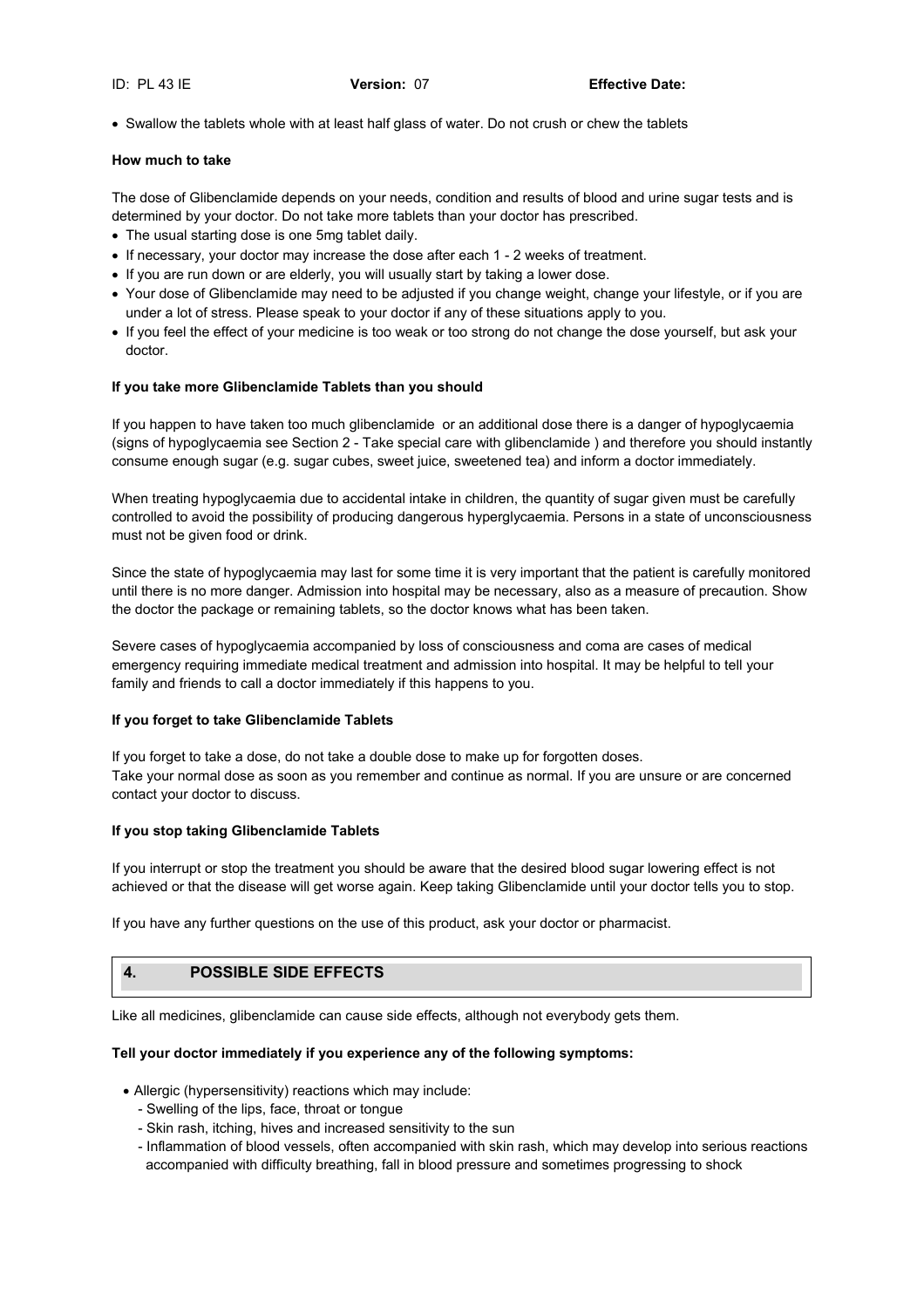- Abnormal liver function including yellowing of the skin and eyes (jaundice), problems with the bile flow (cholestasis), inflammation of the liver (hepatitis) or liver failure.
- Severe hypoglycaemia including loss of consciousness, seizures or coma

# **Rare:** may affect up to 1 in 1,000 people

Lower blood sugar than normal (hypoglycaemia) (See Section 2 – Take special care with glibenclamide )

- Decrease in the number of blood cells.
- Blood platelets (which increases risk of bleeding or bruising)
- White blood cells (which makes infections more likely)
- Red blood cells (which can make the skin pale and cause weakness or breathlessness)

These problems generally get better after you stop taking glibenclamide.

# **Very rare:** may affect up to 1 in 10,000 people

- Feeling or being sick, diarrhoea, feeling full or bloated, and abdominal pain
- Decrease in the amount of sodium level in your blood (shown by blood tests)
- Problems with your sight may occur when beginning treatment with Glibenclamide. This is due to changes in blood sugar levels and should soon improve
- Increased liver enzymes

# **Reporting of side effects**

If you get any side effects, talk to your doctor, pharmacist or nurse. This includes any possible side effects not listed in this leaflet. You can also report side effects directly via HPRA Pharmacovigilance, Earlsfort Terrace, IRL -Dublin 2; Tel: +353 1 6764971; Fax: +353 1 6762517. Website: www.hpra.ie E-mail: medsafety@hpra.ie

By reporting side effects you can help provide more information on the safety of this medicine.

#### **medicine. 5. HOW TO STORE GLIBENCLAMIDE TABLETS**

This medicinal product does not require any special storage conditions

# **Keep this medicine out of the sight and reach of children.**

Do not use Glibenclamide Tablets after the expiry date which is stated on the carton and on the label or blister. The expiry date refers to the last day of that month.

Do not throw away any medicines via wastewater or household waste. Ask your pharmacist how to throw away medicines you no longer use. These measures will help to protect the environment.

# **6. CONTENTS OF THE PACK AND OTHER INFORMATION**

# **What Glibenclamide Tablets contain**

The active substance is glibenclamide. Gibenclamide 5 mg Tablets contain 5 mg of glibenclamide.

Other ingredients are: microcrystalline cellulose, lactose monohydrate, colloidal anhydrous silica, magnesium stearate and talc.

# **What Glibenclamide Tablets look like and contents of the pack**

Glibenclamide 5 mg Tablets are plain, round, flat, bevelled edge white tablets with a breakline on one side. Glibenclamide 5 mg Tablets come in blister packs of 20, 28, 30, 60 & 100 tablets. Not all pack sizes may be marketed.